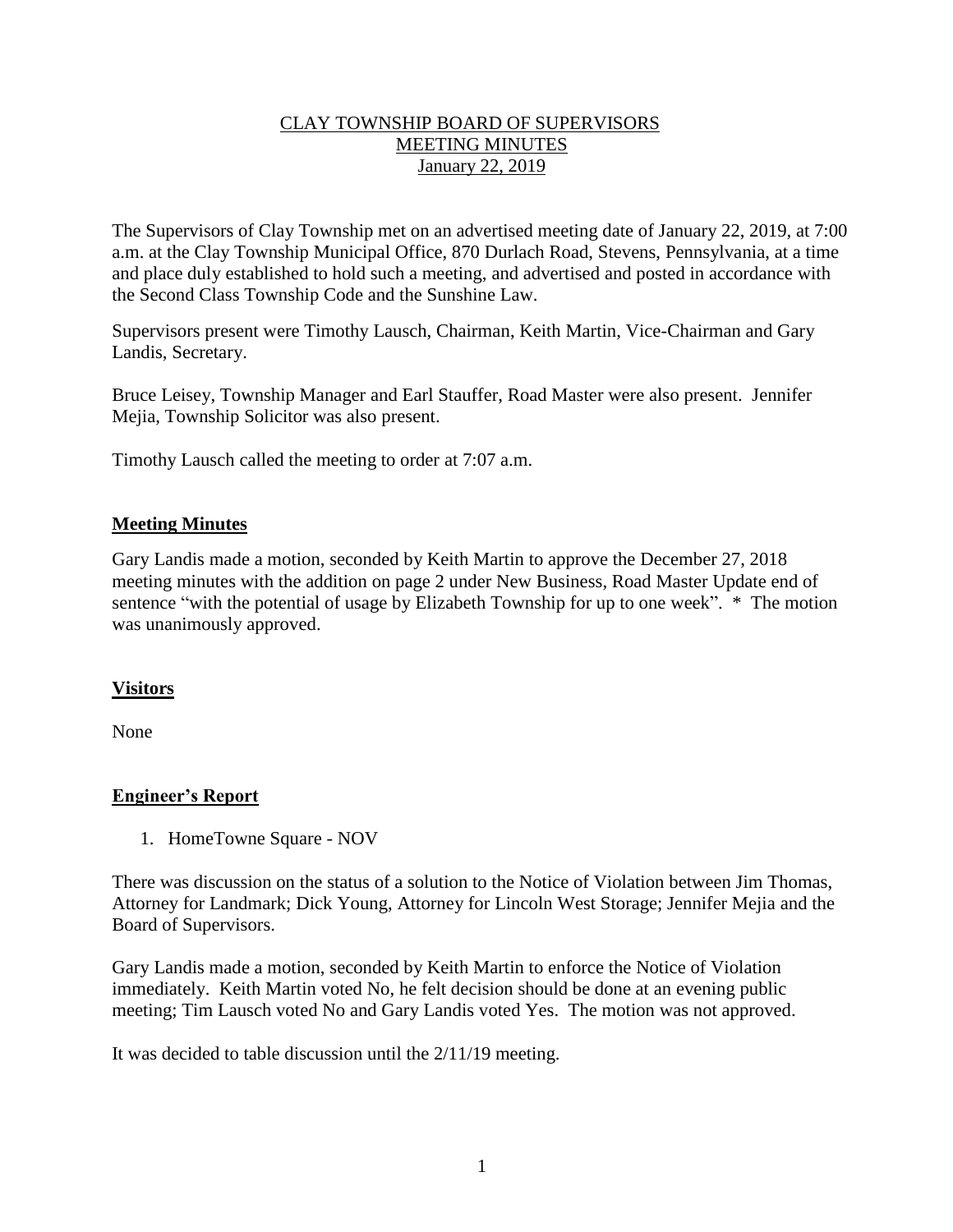# **Old Business**

None

# **New Business**

1. Road Master Update

Earl Stauffer informed the Board of Supervisors that Jean Moyer, 535 Hopeland Road shared her concerns with him regarding the school bus stop in front of her house. She feels the stop is unsafe due to the lack of visibility. Earl investigated and agrees this is true.

After discussion, the Board of Supervisors authorized Bruce Leisey to send a letter to PennDOT requesting a school bust stop ahead sign be installed.

Earl updated the Board of Supervisors on the 2019 road work bid.

After review, the Board of Supervisors decided to approve a Resolution to participate in the joint bidding process for 2019 road work at the 2/11/19 meeting.

2. Township Manager Update

The Township Manger updated the Board of Supervisors on the Dirt & Gravel grant process. Bob Lynn will have completed application for the Board of Supervisors to review and approve at the 2/11/19 meeting.